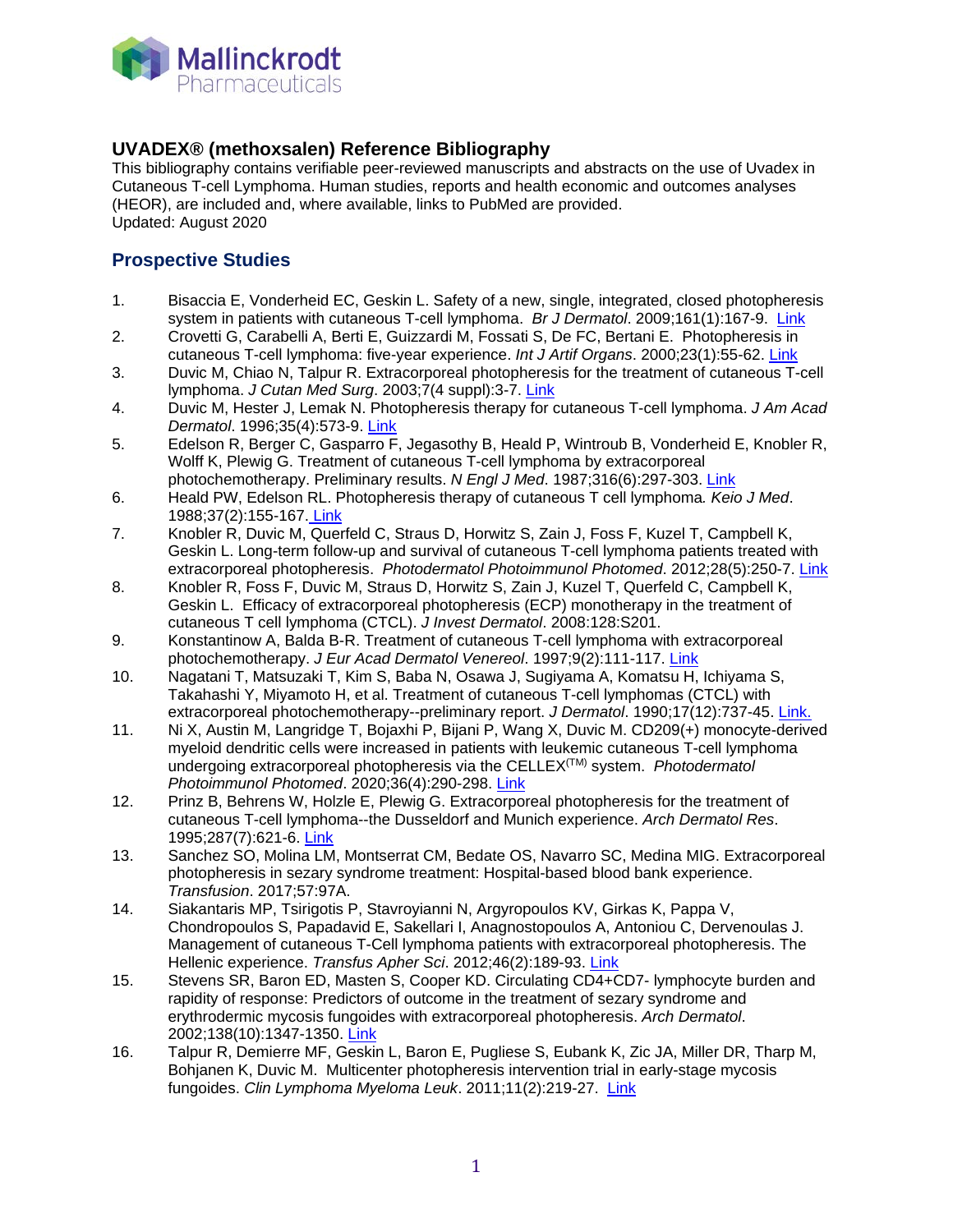

- l, 17. Wollina U, Liebold K, Kaatz M, Looks A, Stuhlert A, Lange D. Survival of patients with cutaneous T-cell lymphoma after treatment with extracorporeal photochemotherapy. *Oncol Rep*. 2000;7(6):1197-201. [Link](https://www.ncbi.nlm.nih.gov/pubmed/11032913)
- 18. Wollina U, Looks A, Meyer J, Knopf B, Koch HJ, Liebold K, Hipler UC. Treatment of stage II cutaneous T-cell lymphoma with interferon alfa-2a and extracorporeal photochemotherapy: a prospective controlled trial. *J Am Acad Dermatol*. 2001;44(2):253-60. [Link](https://www.ncbi.nlm.nih.gov/pubmed/11174383)
- 19. Wollina U, Looks A, Meyer J, Knopf B, Koch HJ, Liebold K, Hipler UC. Treatment of cutaneous T cell lymphoma stage II with interferon-alpha-2a and extracorporeal photochemotherapy: a prospective controlled trial. *Ann N Y Acad Sci*. 2001;941:210-3. [Link.](https://www.ncbi.nlm.nih.gov/pubmed/11594576)
- 20. Wollina U, Looks A, Lange D, Merkel U, Balogh A. Combined treatment of cutaneous T-cell lymphomas with extracorporeal photopheresis and interferon alpha-2a. *International Journal of Oncology*.1997;11:887.
- 21. Ying Z, Shiue L, Park K, Kollet J, Bijani P, Goswami M, Duvic M, Ni X. Blood transcriptional profiling reveals IL-1 and integrin signaling pathways associated with clinical response to extracorporeal photopheresis in patients with leukemic cutaneous T-cell lymphoma. *Oncotarget.*  2019; 10(34):3183-3197 [Link](https://www.ncbi.nlm.nih.gov/pubmed/31139332)
- 22. Zic J, Arzubiaga C, Salhany K, Parker R, Wilson D, Stricklin G, Greer J, King LJ. Extracorporeal photopheresis for the treatment of cutaneous T-cell lymphoma. *J Am Acad Dermatol*. 1992;27(5 pt 1):729-36. [Link](https://www.ncbi.nlm.nih.gov/pubmed/1430395)

## **Retrospective Studies**

- 23. Arulogun S, Prince H, Gambell P, Lade S, Ryan G, Eaton E, McCormack C. Extracorporeal photopheresis for the treatment of Sezary syndrome using a novel treatment protocol. *J Am Acad Dermatol*. 2008;59(4):589-595. [Link](https://www.ncbi.nlm.nih.gov/pubmed/18656282)
- 24. Bisaccia E, Gonzalez J, Palangio M, Schwartz J, Klainer AS. Extracorporeal photochemotherapy alone or with adjuvant therapy in the treatment of cutaneous T-cell lymphoma: a 9-year retrospective study at a single institution. *J Am Acad Dermatol*. 2000;43(2 Pt 1):263-271. [Link](https://www.ncbi.nlm.nih.gov/pubmed/10906649)
- 25. Booken N, Weiss C, Utikal J, Felcht M, Goerdt S, Klemke C. Combination therapy with extracorporeal photopheresis, interferon-alpha, PUVA and topical corticosteroids in the management of Sezary syndrome. *J Dtsch Dermatol Ges*. 2010;8(6):428-438. [Link](https://www.ncbi.nlm.nih.gov/pubmed/20180887)
- 26. Duvic M, Hester J, Lemak N. Photopheresis therapy for cutaneous T-cell lymphoma. *J Am Acad Dermatol*. 1996;35(4):573-579. [Link](https://www.ncbi.nlm.nih.gov/pubmed/%208859287)
- 27. Evans A, Wood B, Scarisbrick J, Fraser-Andrews E, Chinn S, Dean A, Watkins P, Whittaker S, Russell-Jones R. Extracorporeal photopheresis in Sezary syndrome: hematologic parameters as predictors of response. Blood. 2001;98(5):1298-301[.Link](https://www.ncbi.nlm.nih.gov/pubmed/11520774)
- 28. Gao C, McCormack C, van der Weyden C, Goh MS, Campbell BA, Twigger R, Buelens O, Harrison SJ, Khoo C, Lade S, Prince HM. Prolonged survival with the early use of a novel extracorporeal photopheresis regimen in patients with Sezary syndrome. *Blood*. 2019;134(16):1346-1350. [Link](file://hzcifs01/dbelice$/Literature%20Search/Therakos/Final/Prolonged%20survival%20with%20the%20early%20use%20of%20a%20novel%20extracorporeal%20photopheresis%20regimen%20in%20patients%20with%20Sezary%20syndrome)
- 29. Gottlieb SL, Wolfe JT, Fox FE, DeNardo BJ, Macey WH, Bromley PG, Lessin SR, Rook AH. Treatment of cutaneous T-cell lymphoma with extracorporeal photopheresis monotherapy and in combination with recombinant interferon alfa: a 10-year experience at a single institution. *J Am Acad Dermatol*. 1996;35(6):946-957. [Link](https://www.ncbi.nlm.nih.gov/pubmed/8959954)
- 30. Heald P, Rook A, Perez M, Wintroub B, Knobler R, Jegasothy B, Gasparro F, Berger C, Edelson R. Treatment of erythrodermic cutaneous T-cell lymphoma with extracorporeal photochemotherapy. *J Am Acad Dermatol*. 1992;27(3):427-433. [Link](https://www.ncbi.nlm.nih.gov/pubmed/1401279)
- 31. Prinz B, Behrens W, Holzle E, Plewig G. Extracorporeal photopheresis for the treatment of cutaneous T-cell lymphoma--the Dusseldorf and Munich experience. *Arch Dermatol Res*. 1995;287(7):621-626. [Link](https://www.ncbi.nlm.nih.gov/pubmed/8534123.)
- 32. Sanford KW, Anderson J, Roseff S, McPherson RA. Iron deficiency anemia in patients undergoing extracorporeal photopheresis for cutaneous t-cell lymphoma. *Lab Med*. 2019;50(1):29-33. [Link](https://www.ncbi.nlm.nih.gov/pubmed/29955854)
- 33. Seremet S, Abhyankar S, Herd T, Aires D. 75% Complete response and 15% partial response to extracorporeal photopheresis combined with other therapies in resistant early stage cutaneous Tcell lymphoma. *J Drugs Dermatol*. 2016;15(10):1212-1216. [Link](https://www.ncbi.nlm.nih.gov/pubmed/27741338)